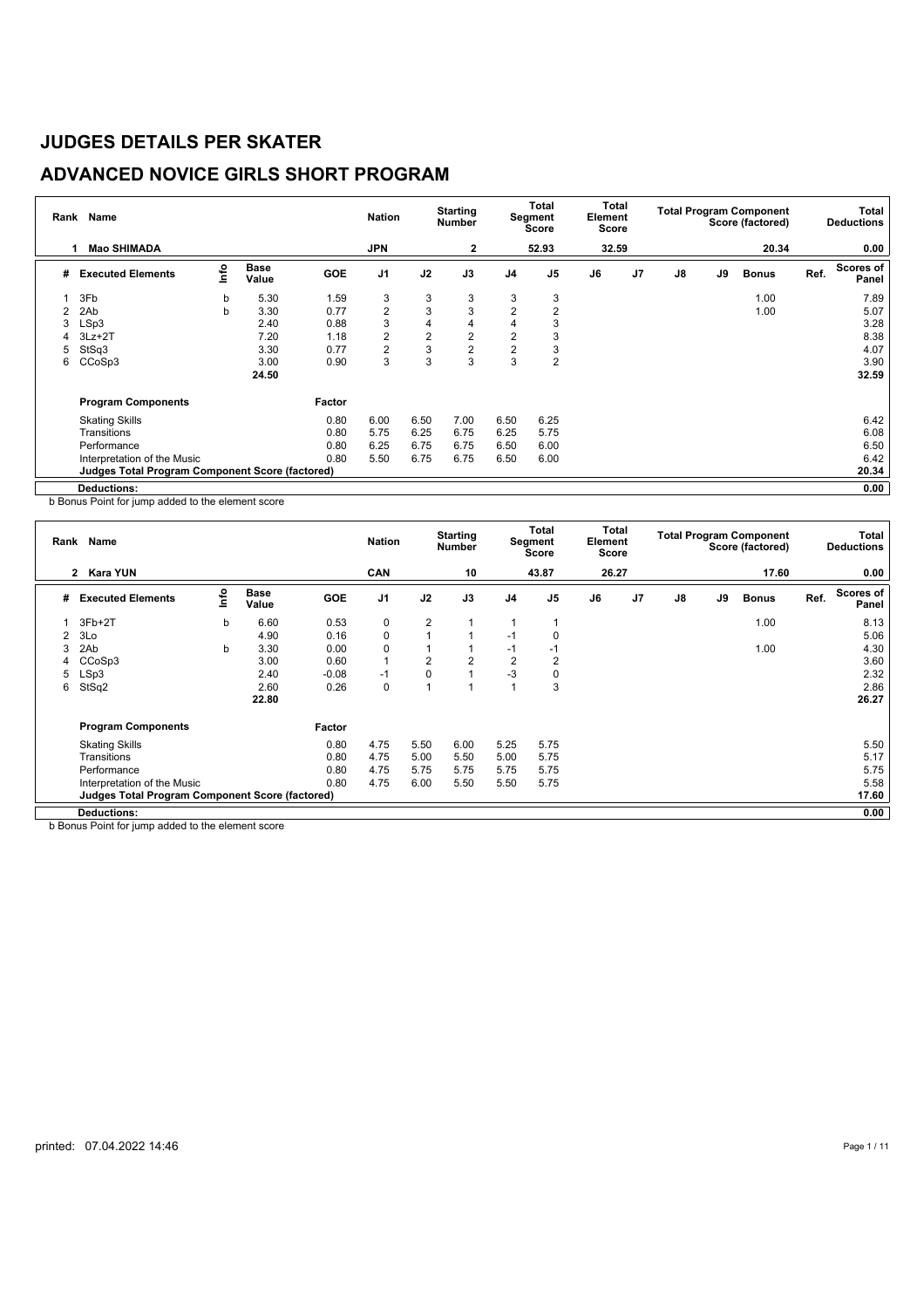## **ADVANCED NOVICE GIRLS SHORT PROGRAM**

| Rank | Name                                                   |      |                      |            | <b>Nation</b>  |                | <b>Starting</b><br><b>Number</b> |                | Total<br>Segment<br>Score | Element<br>Score | Total          |    |    | <b>Total Program Component</b><br>Score (factored) |      | Total<br><b>Deductions</b> |
|------|--------------------------------------------------------|------|----------------------|------------|----------------|----------------|----------------------------------|----------------|---------------------------|------------------|----------------|----|----|----------------------------------------------------|------|----------------------------|
|      | <b>Amanda GHEZZO</b><br>3                              |      |                      |            | <b>ITA</b>     |                | 21                               |                | 43.43                     | 27.29            |                |    |    | 16.14                                              |      | 0.00                       |
| #    | <b>Executed Elements</b>                               | lnfo | <b>Base</b><br>Value | <b>GOE</b> | J <sub>1</sub> | J2             | J3                               | J <sub>4</sub> | J <sub>5</sub>            | J6               | J <sub>7</sub> | J8 | J9 | <b>Bonus</b>                                       | Ref. | Scores of<br>Panel         |
|      | $3Fb+2T$                                               | b    | 6.60                 | $-0.35$    | $-1$           | 0              |                                  | $-1$           | $-1$                      |                  |                |    |    | 1.00                                               |      | 7.25                       |
| 2    | 3Lz                                                    |      | 5.90                 | 0.39       | 0              | $\mathbf{1}$   |                                  | $\mathbf 0$    |                           |                  |                |    |    |                                                    |      | 6.29                       |
| 3    | LSp3                                                   |      | 2.40                 | 0.24       | 0              | 2              |                                  |                |                           |                  |                |    |    |                                                    |      | 2.64                       |
|      | 2Ab                                                    | b    | 3.30                 | 0.66       | 1              | $\overline{2}$ | 2                                | $\overline{2}$ | 3                         |                  |                |    |    | 1.00                                               |      | 4.96                       |
| 5    | StSq2                                                  |      | 2.60                 | 0.35       | 0              | $\overline{2}$ | $\overline{2}$                   |                |                           |                  |                |    |    |                                                    |      | 2.95                       |
| 6    | CCoSp3                                                 |      | 3.00                 | 0.20       | 1              | $\overline{2}$ | 0                                |                | 0                         |                  |                |    |    |                                                    |      | 3.20                       |
|      |                                                        |      | 23.80                |            |                |                |                                  |                |                           |                  |                |    |    |                                                    |      | 27.29                      |
|      | <b>Program Components</b>                              |      |                      | Factor     |                |                |                                  |                |                           |                  |                |    |    |                                                    |      |                            |
|      | <b>Skating Skills</b>                                  |      |                      | 0.80       | 4.75           | 6.00           | 5.00                             | 5.00           | 5.00                      |                  |                |    |    |                                                    |      | 5.00                       |
|      | Transitions                                            |      |                      | 0.80       | 4.50           | 5.75           | 5.25                             | 4.75           | 5.25                      |                  |                |    |    |                                                    |      | 5.08                       |
|      | Performance                                            |      |                      | 0.80       | 4.75           | 6.25           | 5.00                             | 4.75           | 5.00                      |                  |                |    |    |                                                    |      | 4.92                       |
|      | Interpretation of the Music                            |      |                      | 0.80       | 4.75           | 6.25           | 5.50                             | 5.00           | 5.00                      |                  |                |    |    |                                                    |      | 5.17                       |
|      | <b>Judges Total Program Component Score (factored)</b> |      |                      |            |                |                |                                  |                |                           |                  |                |    |    |                                                    |      | 16.14                      |
|      | Deductions:                                            |      |                      |            |                |                |                                  |                |                           |                  |                |    |    |                                                    |      | 0.00                       |

b Bonus Point for jump added to the element score

| Rank | Name                                                   |      |                      |            | <b>Nation</b>  |                | <b>Starting</b><br><b>Number</b> |             | <b>Total</b><br>Segment<br><b>Score</b> | Total<br>Element<br>Score |                |               |    | <b>Total Program Component</b><br>Score (factored) |      | Total<br><b>Deductions</b> |
|------|--------------------------------------------------------|------|----------------------|------------|----------------|----------------|----------------------------------|-------------|-----------------------------------------|---------------------------|----------------|---------------|----|----------------------------------------------------|------|----------------------------|
|      | 4 Hetty SHI                                            |      |                      |            | <b>CAN</b>     |                | 11                               |             | 42.96                                   | 26.30                     |                |               |    | 16.66                                              |      | 0.00                       |
| #    | <b>Executed Elements</b>                               | lnfo | <b>Base</b><br>Value | <b>GOE</b> | J <sub>1</sub> | J2             | J3                               | J4          | J <sub>5</sub>                          | J6                        | J <sub>7</sub> | $\mathsf{J}8$ | J9 | <b>Bonus</b>                                       | Ref. | <b>Scores of</b><br>Panel  |
|      | $3Fb+2T$                                               | b    | 6.60                 | 0.71       | 1              | $\overline{2}$ |                                  | 2           |                                         |                           |                |               |    | 1.00                                               |      | 8.31                       |
| 2    | 2Ab                                                    | b    | 3.30                 | 0.55       | $\overline{A}$ | $\overline{2}$ | $\overline{2}$                   | $\Omega$    | $\overline{2}$                          |                           |                |               |    | 1.00                                               |      | 4.85                       |
| 3    | CCoSp3                                                 |      | 3.00                 | 0.40       |                | $\overline{2}$ | $\overline{2}$                   |             |                                         |                           |                |               |    |                                                    |      | 3.40                       |
| 4    | 3Log                                                   | q    | 4.90                 | $-0.49$    | $\overline{2}$ | $-2$           | $-1$                             | $-1$        | -1                                      |                           |                |               |    |                                                    |      | 4.41                       |
| 5    | StSq2                                                  |      | 2.60                 | 0.17       | 0              | 1              |                                  | 0           |                                         |                           |                |               |    |                                                    |      | 2.77                       |
| 6    | LSp3                                                   |      | 2.40                 | 0.16       | 1              | 4              | $\Omega$                         | $\mathbf 0$ |                                         |                           |                |               |    |                                                    |      | 2.56                       |
|      |                                                        |      | 22.80                |            |                |                |                                  |             |                                         |                           |                |               |    |                                                    |      | 26.30                      |
|      | <b>Program Components</b>                              |      |                      | Factor     |                |                |                                  |             |                                         |                           |                |               |    |                                                    |      |                            |
|      | <b>Skating Skills</b>                                  |      |                      | 0.80       | 5.00           | 5.75           | 5.25                             | 5.00        | 5.00                                    |                           |                |               |    |                                                    |      | 5.08                       |
|      | Transitions                                            |      |                      | 0.80       | 4.75           | 5.75           | 5.25                             | 5.00        | 4.75                                    |                           |                |               |    |                                                    |      | 5.00                       |
|      | Performance                                            |      |                      | 0.80       | 5.00           | 6.00           | 5.50                             | 5.25        | 5.25                                    |                           |                |               |    |                                                    |      | 5.33                       |
|      | Interpretation of the Music                            |      |                      | 0.80       | 4.75           | 6.00           | 5.75                             | 5.25        | 5.25                                    |                           |                |               |    |                                                    |      | 5.42                       |
|      | <b>Judges Total Program Component Score (factored)</b> |      |                      |            |                |                |                                  |             |                                         |                           |                |               |    |                                                    |      | 16.66                      |
|      | Deductions:                                            |      |                      |            |                |                |                                  |             |                                         |                           |                |               |    |                                                    |      | 0.00                       |

b Bonus Point for jump added to the element score q Jump landed on the quarter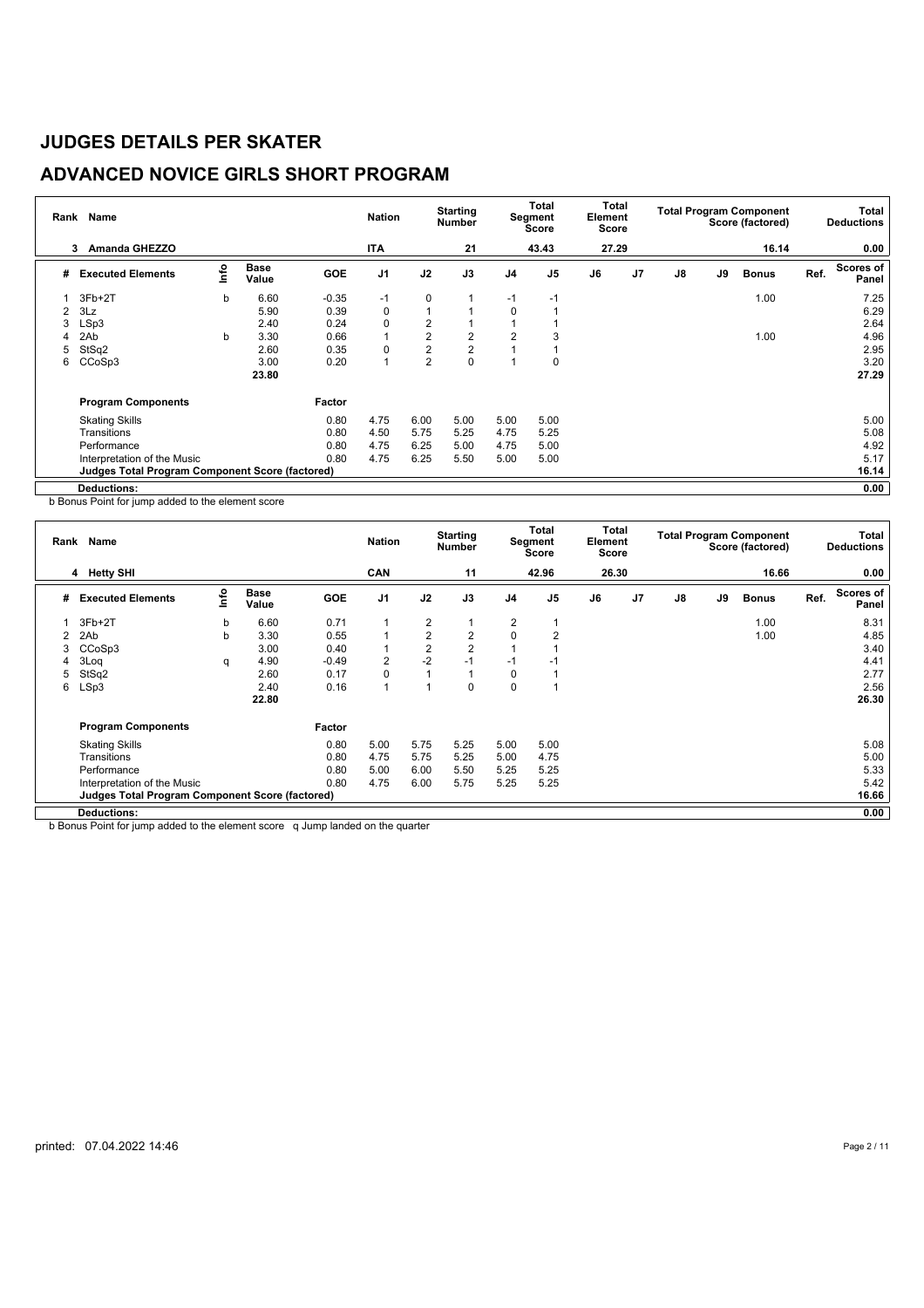## **ADVANCED NOVICE GIRLS SHORT PROGRAM**

| Rank | Name                                                   |      |                      |            | <b>Nation</b>  |                | <b>Starting</b><br><b>Number</b> |                | <b>Total</b><br>Segment<br>Score | Element<br>Score | Total          |               |    | <b>Total Program Component</b><br>Score (factored) |      | Total<br><b>Deductions</b> |
|------|--------------------------------------------------------|------|----------------------|------------|----------------|----------------|----------------------------------|----------------|----------------------------------|------------------|----------------|---------------|----|----------------------------------------------------|------|----------------------------|
|      | Sofia BEZKOROVAINAYA<br>5                              |      |                      |            | <b>USA</b>     |                | 23                               |                | 42.74                            | 25.68            |                |               |    | 17.06                                              |      | 0.00                       |
| #    | <b>Executed Elements</b>                               | info | <b>Base</b><br>Value | <b>GOE</b> | J <sub>1</sub> | J2             | J3                               | J <sub>4</sub> | J <sub>5</sub>                   | J6               | J <sub>7</sub> | $\mathsf{J}8$ | J9 | <b>Bonus</b>                                       | Ref. | Scores of<br>Panel         |
|      | 3Lzqb+2T                                               | b    | 7.20                 | $-1.18$    | $-2$           | $-2$           | $-1$                             | $-2$           | $-2$                             |                  |                |               |    | 1.00                                               |      | 7.02                       |
| 2    | 3Fq                                                    | q    | 5.30                 | $-0.88$    | $-2$           | $-2$           | $-1$                             | $-1$           | $-2$                             |                  |                |               |    |                                                    |      | 4.42                       |
| 3    | 2Ab                                                    | b    | 3.30                 | 0.55       | 1              | $\overline{2}$ | $\overline{2}$                   | $\overline{2}$ |                                  |                  |                |               |    | 1.00                                               |      | 4.85                       |
| 4    | FCCoSp3                                                |      | 3.00                 | 0.40       | 1              | $\overline{2}$ | $\overline{2}$                   |                |                                  |                  |                |               |    |                                                    |      | 3.40                       |
| 5    | StSq2                                                  |      | 2.60                 | 0.43       | 1              | $\overline{2}$ | $\overline{2}$                   |                | 2                                |                  |                |               |    |                                                    |      | 3.03                       |
| 6    | LSp3                                                   |      | 2.40                 | 0.56       | $\overline{2}$ | 3              | $\overline{2}$                   | 3              | $\overline{2}$                   |                  |                |               |    |                                                    |      | 2.96                       |
|      |                                                        |      | 23.80                |            |                |                |                                  |                |                                  |                  |                |               |    |                                                    |      | 25.68                      |
|      | <b>Program Components</b>                              |      |                      | Factor     |                |                |                                  |                |                                  |                  |                |               |    |                                                    |      |                            |
|      | <b>Skating Skills</b>                                  |      |                      | 0.80       | 5.00           | 5.50           | 5.75                             | 5.50           | 4.50                             |                  |                |               |    |                                                    |      | 5.33                       |
|      | Transitions                                            |      |                      | 0.80       | 4.00           | 5.50           | 5.50                             | 5.25           | 4.25                             |                  |                |               |    |                                                    |      | 5.00                       |
|      | Performance                                            |      |                      | 0.80       | 5.00           | 6.50           | 5.50                             | 5.75           | 5.00                             |                  |                |               |    |                                                    |      | 5.42                       |
|      | Interpretation of the Music                            |      |                      | 0.80       | 5.25           | 6.25           | 5.75                             | 5.75           | 5.00                             |                  |                |               |    |                                                    |      | 5.58                       |
|      | <b>Judges Total Program Component Score (factored)</b> |      |                      |            |                |                |                                  |                |                                  |                  |                |               |    |                                                    |      | 17.06                      |
|      | <b>Deductions:</b>                                     |      |                      |            |                |                |                                  |                |                                  |                  |                |               |    |                                                    |      | 0.00                       |

q Jump landed on the quarter b Bonus Point for jump added to the element score

|                | Rank Name                                              |      |                      |            | <b>Nation</b>  |                | <b>Starting</b><br><b>Number</b> |                | Total<br>Segment<br><b>Score</b> | Element<br>Score | Total          |               |    | <b>Total Program Component</b><br>Score (factored) |      | Total<br><b>Deductions</b> |
|----------------|--------------------------------------------------------|------|----------------------|------------|----------------|----------------|----------------------------------|----------------|----------------------------------|------------------|----------------|---------------|----|----------------------------------------------------|------|----------------------------|
|                | <b>Luana STEIN</b><br>6                                |      |                      |            | <b>USA</b>     |                | 30                               |                | 41.90                            |                  | 24.82          |               |    | 17.08                                              |      | 0.00                       |
| #              | <b>Executed Elements</b>                               | ١nf٥ | <b>Base</b><br>Value | <b>GOE</b> | J <sub>1</sub> | J2             | J3                               | J <sub>4</sub> | J <sub>5</sub>                   | J6               | J <sub>7</sub> | $\mathsf{J}8$ | J9 | <b>Bonus</b>                                       | Ref. | <b>Scores of</b><br>Panel  |
|                | $3Lzb+2T$                                              | b    | 7.20                 | $-1.77$    | $-2$           | -3             | $-4$                             | $-4$           | $-2$                             |                  |                |               |    | 1.00                                               |      | 6.43                       |
| $\overline{2}$ | 3F                                                     |      | 5.30                 | 0.71       | 1              | $\mathbf{1}$   |                                  | $\overline{2}$ | $\overline{2}$                   |                  |                |               |    |                                                    |      | 6.01                       |
| 3              | LSp3                                                   |      | 2.40                 | 0.56       | $\overline{2}$ | 3              | $\overline{2}$                   | 4              | $\overline{2}$                   |                  |                |               |    |                                                    |      | 2.96                       |
|                | 2Ab                                                    | b    | 3.30                 | $-1.43$    | -4             | $-5$           | $-5$                             | $-4$           | $-2$                             |                  |                |               |    | 1.00                                               |      | 2.87                       |
| 5              | StSq2                                                  |      | 2.60                 | 0.35       | $\overline{2}$ | $\mathbf{1}$   | $\overline{2}$                   |                |                                  |                  |                |               |    |                                                    |      | 2.95                       |
| 6              | CCoSp3                                                 |      | 3.00                 | 0.60       | $\overline{2}$ | $\overline{2}$ | $\overline{2}$                   | $\overline{2}$ |                                  |                  |                |               |    |                                                    |      | 3.60                       |
|                |                                                        |      | 23.80                |            |                |                |                                  |                |                                  |                  |                |               |    |                                                    |      | 24.82                      |
|                | <b>Program Components</b>                              |      |                      | Factor     |                |                |                                  |                |                                  |                  |                |               |    |                                                    |      |                            |
|                | <b>Skating Skills</b>                                  |      |                      | 0.80       | 5.25           | 5.75           | 5.50                             | 6.00           | 5.00                             |                  |                |               |    |                                                    |      | 5.50                       |
|                | Transitions                                            |      |                      | 0.80       | 4.75           | 5.25           | 5.50                             | 5.25           | 5.25                             |                  |                |               |    |                                                    |      | 5.25                       |
|                | Performance                                            |      |                      | 0.80       | 5.25           | 5.75           | 5.00                             | 5.25           | 5.00                             |                  |                |               |    |                                                    |      | 5.17                       |
|                | Interpretation of the Music                            |      |                      | 0.80       | 5.00           | 6.00           | 5.50                             | 5.75           | 5.00                             |                  |                |               |    |                                                    |      | 5.42                       |
|                | <b>Judges Total Program Component Score (factored)</b> |      |                      |            |                |                |                                  |                |                                  |                  |                |               |    |                                                    |      | 17.08                      |
|                | <b>Deductions:</b>                                     |      |                      |            |                |                |                                  |                |                                  |                  |                |               |    |                                                    |      | 0.00                       |

b Bonus Point for jump added to the element score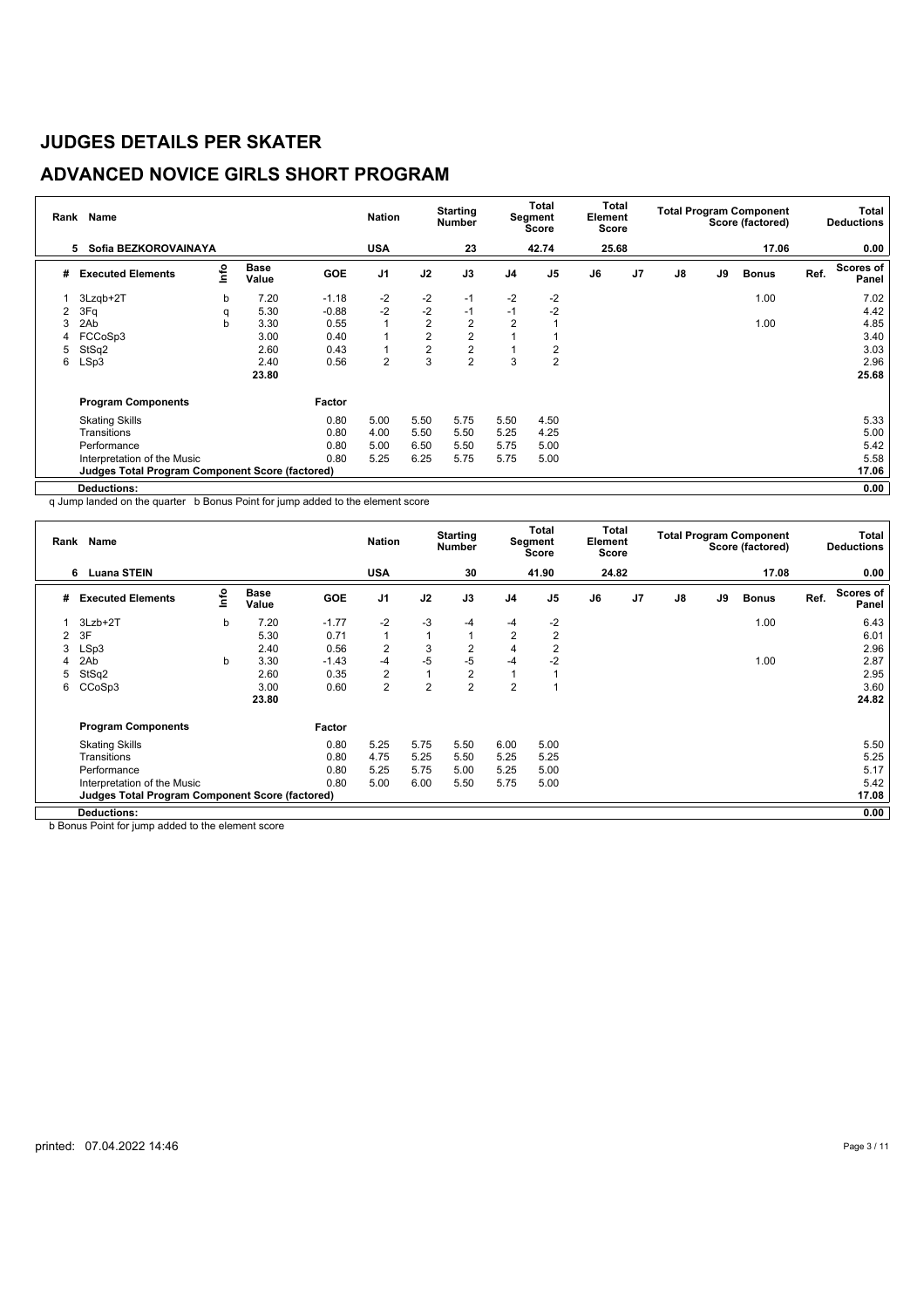## **ADVANCED NOVICE GIRLS SHORT PROGRAM**

|   | Rank Name                                              |         |               |                | <b>Nation</b>  |                | <b>Starting</b><br><b>Number</b> |                | Total<br>Segment<br>Score | Element<br>Score | Total          |    |    | <b>Total Program Component</b><br>Score (factored) |      | Total<br><b>Deductions</b> |
|---|--------------------------------------------------------|---------|---------------|----------------|----------------|----------------|----------------------------------|----------------|---------------------------|------------------|----------------|----|----|----------------------------------------------------|------|----------------------------|
|   | 7<br><b>Lulu LIN</b>                                   |         |               |                | CAN            |                | 6                                |                | 37.05                     | 21.61            |                |    |    | 15.94                                              |      | $-0.50$                    |
| # | <b>Executed Elements</b>                               | lnfo    | Base<br>Value | GOE            | J <sub>1</sub> | J2             | J3                               | J <sub>4</sub> | J <sub>5</sub>            | J6               | J <sub>7</sub> | J8 | J9 | <b>Bonus</b>                                       | Ref. | Scores of<br>Panel         |
|   | 2Aqb                                                   | b       | 3.30          | $-0.66$        | $-2$           | $-2$           | $-1$                             | $-2$           | $-2$                      |                  |                |    |    | 1.00                                               |      | 3.64                       |
| 2 | 3Lzb+2T                                                | b       | 7.20          | $-1.77$        | $-2$           | $-4$           | $-4$                             | $-3$           | $-2$                      |                  |                |    |    | 1.00                                               |      | 6.43                       |
| 3 | LSp3                                                   |         | 2.40          | 0.24           | $\mathbf{1}$   | $\overline{2}$ |                                  |                | 0                         |                  |                |    |    |                                                    |      | 2.64                       |
| 4 | 3Lo<                                                   | $\prec$ | 3.92          | $-1.96$        | $-5$           | $-5$           | $-5$                             | -5             | $-5$                      |                  |                |    |    |                                                    |      | 1.96                       |
| 5 | StSq3                                                  |         | 3.30          | 0.44           | $\overline{2}$ | $\overline{2}$ |                                  |                |                           |                  |                |    |    |                                                    |      | 3.74                       |
| 6 | CCoSp3                                                 |         | 3.00          | 0.20           | 1              |                |                                  | -3             | 0                         |                  |                |    |    |                                                    |      | 3.20                       |
|   |                                                        |         | 23.12         |                |                |                |                                  |                |                           |                  |                |    |    |                                                    |      | 21.61                      |
|   | <b>Program Components</b>                              |         |               | Factor         |                |                |                                  |                |                           |                  |                |    |    |                                                    |      |                            |
|   | <b>Skating Skills</b>                                  |         |               | 0.80           | 5.25           | 4.75           | 5.25                             | 4.75           | 4.50                      |                  |                |    |    |                                                    |      | 4.92                       |
|   | Transitions                                            |         |               | 0.80           | 5.00           | 4.75           | 5.75                             | 4.50           | 4.00                      |                  |                |    |    |                                                    |      | 4.75                       |
|   | Performance                                            |         |               | 0.80           | 5.00           | 5.75           | 5.00                             | 5.00           | 4.50                      |                  |                |    |    |                                                    |      | 5.00                       |
|   | Interpretation of the Music                            |         |               | 0.80           | 5.00           | 5.75           | 5.75                             | 5.00           | 4.50                      |                  |                |    |    |                                                    |      | 5.25                       |
|   | <b>Judges Total Program Component Score (factored)</b> |         |               |                |                |                |                                  |                |                           |                  |                |    |    |                                                    |      | 15.94                      |
|   | <b>Deductions:</b><br>Falls                            |         |               | $-0.50$<br>(1) |                |                |                                  |                |                           |                  |                |    |    |                                                    |      | $-0.50$                    |

q Jump landed on the quarter b Bonus Point for jump added to the element score < Under-rotated jump

| Rank | Name                                                   |         |                      |                | <b>Nation</b>  |                         | <b>Starting</b><br>Number |                | Total<br>Segment<br>Score | Total<br>Element<br><b>Score</b> |    |    |    | <b>Total Program Component</b><br>Score (factored) |      | Total<br><b>Deductions</b> |
|------|--------------------------------------------------------|---------|----------------------|----------------|----------------|-------------------------|---------------------------|----------------|---------------------------|----------------------------------|----|----|----|----------------------------------------------------|------|----------------------------|
|      | <b>Chiara MINIGHINI</b><br>8                           |         |                      |                | <b>ITA</b>     |                         | 29                        |                | 36.16                     | 20.58                            |    |    |    | 16.08                                              |      | $-0.50$                    |
| #    | <b>Executed Elements</b>                               | lnfo    | <b>Base</b><br>Value | <b>GOE</b>     | J <sub>1</sub> | J2                      | J3                        | J <sub>4</sub> | J <sub>5</sub>            | J6                               | J7 | J8 | J9 | <b>Bonus</b>                                       | Ref. | Scores of<br>Panel         |
|      | 3F                                                     |         | 5.30                 | $-2.65$        | -5             | -5                      | $-5$                      | $-5$           | $-5$                      |                                  |    |    |    |                                                    |      | 2.65                       |
| 2    | $3Sb+1T^*$                                             | $\star$ | 4.30                 | $-2.15$        | $-5$           | $-5$                    | $-5$                      | $-5$           | $-5$                      |                                  |    |    |    | 1.00                                               |      | 3.15                       |
| 3    | LSp3                                                   |         | 2.40                 | 0.16           |                | $\overline{\mathbf{A}}$ | 0                         |                | 0                         |                                  |    |    |    |                                                    |      | 2.56                       |
|      | StSq3                                                  |         | 3.30                 | 0.66           | 2              | 2                       | 2                         |                | 2                         |                                  |    |    |    |                                                    |      | 3.96                       |
| 5    | 2Ab                                                    | b       | 3.30                 | 0.66           | $\overline{2}$ | $\overline{2}$          |                           | $\overline{2}$ | 2                         |                                  |    |    |    | 1.00                                               |      | 4.96                       |
| 6    | CCoSp3                                                 |         | 3.00                 | 0.30           |                | $\overline{2}$          |                           | $-1$           |                           |                                  |    |    |    |                                                    |      | 3.30                       |
|      |                                                        |         | 21.60                |                |                |                         |                           |                |                           |                                  |    |    |    |                                                    |      | 20.58                      |
|      | <b>Program Components</b>                              |         |                      | Factor         |                |                         |                           |                |                           |                                  |    |    |    |                                                    |      |                            |
|      | <b>Skating Skills</b>                                  |         |                      | 0.80           | 5.25           | 5.75                    | 5.00                      | 5.00           | 5.25                      |                                  |    |    |    |                                                    |      | 5.17                       |
|      | Transitions                                            |         |                      | 0.80           | 4.75           | 5.50                    | 4.75                      | 4.25           | 4.75                      |                                  |    |    |    |                                                    |      | 4.75                       |
|      | Performance                                            |         |                      | 0.80           | 5.25           | 6.00                    | 4.50                      | 4.75           | 4.75                      |                                  |    |    |    |                                                    |      | 4.92                       |
|      | Interpretation of the Music                            |         |                      | 0.80           | 5.25           | 6.25                    | 5.25                      | 5.25           | 5.00                      |                                  |    |    |    |                                                    |      | 5.25                       |
|      | <b>Judges Total Program Component Score (factored)</b> |         |                      |                |                |                         |                           |                |                           |                                  |    |    |    |                                                    |      | 16.08                      |
|      | Falls<br><b>Deductions:</b>                            |         |                      | $-0.50$<br>(1) |                |                         |                           |                |                           |                                  |    |    |    |                                                    |      | $-0.50$                    |

\* Invalid element b Bonus Point for jump added to the element score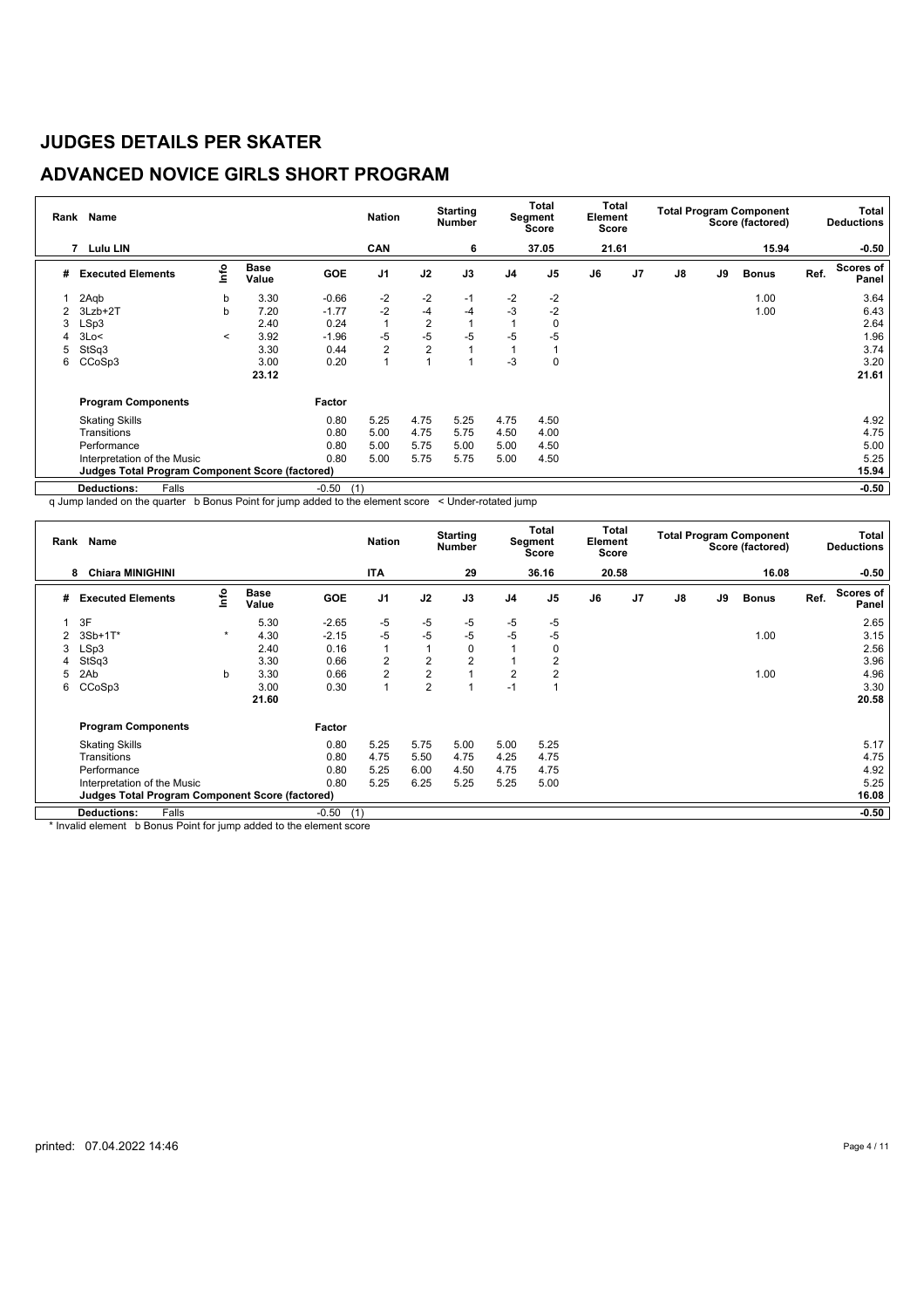## **ADVANCED NOVICE GIRLS SHORT PROGRAM**

| Rank           | Name                                            |      |                      |            | <b>Nation</b>  |                | <b>Starting</b><br><b>Number</b> |                | <b>Total</b><br>Segment<br>Score | Element<br>Score | Total          |               |    | <b>Total Program Component</b><br>Score (factored) |      | Total<br><b>Deductions</b> |
|----------------|-------------------------------------------------|------|----------------------|------------|----------------|----------------|----------------------------------|----------------|----------------------------------|------------------|----------------|---------------|----|----------------------------------------------------|------|----------------------------|
|                | <b>Anita MAPELLI</b><br>9                       |      |                      |            | <b>ITA</b>     |                | 22                               |                | 36.14                            | 21.34            |                |               |    | 14.80                                              |      | 0.00                       |
| #              | <b>Executed Elements</b>                        | info | <b>Base</b><br>Value | <b>GOE</b> | J <sub>1</sub> | J2             | J3                               | J <sub>4</sub> | J <sub>5</sub>                   | J6               | J <sub>7</sub> | $\mathsf{J}8$ | J9 | <b>Bonus</b>                                       | Ref. | Scores of<br>Panel         |
|                | 2Ab                                             | b    | 3.30                 | 0.00       | 0              | 0              | 0                                |                | 0                                |                  |                |               |    | 1.00                                               |      | 4.30                       |
| $\overline{2}$ | 3Sqb                                            | b    | 4.30                 | $-1.86$    | $-3$           | $-5$           | $-5$                             | -3             | $-5$                             |                  |                |               |    | 1.00                                               |      | 3.44                       |
| 3              | CSp3                                            |      | 2.30                 | 0.46       | 2              | 3              |                                  | $\overline{2}$ | $\overline{2}$                   |                  |                |               |    |                                                    |      | 2.76                       |
|                | StSq3                                           |      | 3.30                 | 0.44       | 1              | $\overline{2}$ |                                  |                | 2                                |                  |                |               |    |                                                    |      | 3.74                       |
| 5              | $2Lz + 2Lo$                                     |      | 3.80                 | 0.00       | 0              | 0              | 0                                | 0              | 0                                |                  |                |               |    |                                                    |      | 3.80                       |
| 6              | FCCoSp3                                         |      | 3.00                 | 0.30       | 1              |                |                                  |                |                                  |                  |                |               |    |                                                    |      | 3.30                       |
|                |                                                 |      | 20.00                |            |                |                |                                  |                |                                  |                  |                |               |    |                                                    |      | 21.34                      |
|                | <b>Program Components</b>                       |      |                      | Factor     |                |                |                                  |                |                                  |                  |                |               |    |                                                    |      |                            |
|                | <b>Skating Skills</b>                           |      |                      | 0.80       | 5.00           | 5.75           | 4.50                             | 4.75           | 4.25                             |                  |                |               |    |                                                    |      | 4.75                       |
|                | Transitions                                     |      |                      | 0.80       | 4.50           | 5.50           | 4.50                             | 4.25           | 4.50                             |                  |                |               |    |                                                    |      | 4.50                       |
|                | Performance                                     |      |                      | 0.80       | 4.75           | 5.00           | 4.50                             | 4.50           | 4.25                             |                  |                |               |    |                                                    |      | 4.58                       |
|                | Interpretation of the Music                     |      |                      | 0.80       | 4.75           | 5.50           | 4.75                             | 4.50           | 4.50                             |                  |                |               |    |                                                    |      | 4.67                       |
|                | Judges Total Program Component Score (factored) |      |                      |            |                |                |                                  |                |                                  |                  |                |               |    |                                                    |      | 14.80                      |
|                | <b>Deductions:</b>                              |      |                      |            |                |                |                                  |                |                                  |                  |                |               |    |                                                    |      | 0.00                       |

b Bonus Point for jump added to the element score q Jump landed on the quarter

| Rank | Name                                            |         |                      |            | <b>Nation</b>  |                | <b>Starting</b><br><b>Number</b> |                | Total<br>Segment<br>Score | Element<br>Score | Total          |    |    | <b>Total Program Component</b><br>Score (factored) |      | Total<br><b>Deductions</b> |
|------|-------------------------------------------------|---------|----------------------|------------|----------------|----------------|----------------------------------|----------------|---------------------------|------------------|----------------|----|----|----------------------------------------------------|------|----------------------------|
| 10   | Linda LEZUO                                     |         |                      |            | <b>ITA</b>     |                |                                  |                | 34.51                     |                  | 19.63          |    |    | 14.88                                              |      | 0.00                       |
| #    | <b>Executed Elements</b>                        | lnfo    | <b>Base</b><br>Value | <b>GOE</b> | J <sub>1</sub> | J2             | J3                               | J <sub>4</sub> | J <sub>5</sub>            | J6               | J <sub>7</sub> | J8 | J9 | <b>Bonus</b>                                       | Ref. | Scores of<br>Panel         |
|      | 2Ab                                             | b       | 3.30                 | 0.11       | 0              | 1              |                                  | 0              | 0                         |                  |                |    |    | 1.00                                               |      | 4.41                       |
| 2    | $3S<+2T$                                        | $\prec$ | 4.74                 | $-0.92$    | $-3$           | $-3$           | $-2$                             | $-2$           | $-3$                      |                  |                |    |    |                                                    |      | 3.82                       |
| 3    | CSp3                                            |         | 2.30                 | 0.23       | 1              | $\mathbf{1}$   |                                  | $\overline{2}$ |                           |                  |                |    |    |                                                    |      | 2.53                       |
| 4    | StSq3                                           |         | 3.30                 | 0.55       | 1              | 2              | 2                                |                | 2                         |                  |                |    |    |                                                    |      | 3.85                       |
| 5    | 2F                                              |         | 1.80                 | 0.12       | 0              | $\mathbf{1}$   | 0                                |                | 2                         |                  |                |    |    |                                                    |      | 1.92                       |
| 6    | CCoSp3                                          |         | 3.00                 | 0.10       | 0              | $\overline{2}$ |                                  | $-1$           | 0                         |                  |                |    |    |                                                    |      | 3.10                       |
|      |                                                 |         | 18.44                |            |                |                |                                  |                |                           |                  |                |    |    |                                                    |      | 19.63                      |
|      | <b>Program Components</b>                       |         |                      | Factor     |                |                |                                  |                |                           |                  |                |    |    |                                                    |      |                            |
|      | <b>Skating Skills</b>                           |         |                      | 0.80       | 4.00           | 5.25           | 5.00                             | 4.25           | 4.25                      |                  |                |    |    |                                                    |      | 4.50                       |
|      | Transitions                                     |         |                      | 0.80       | 4.00           | 5.25           | 5.25                             | 4.00           | 4.25                      |                  |                |    |    |                                                    |      | 4.50                       |
|      | Performance                                     |         |                      | 0.80       | 4.25           | 5.50           | 5.00                             | 4.50           | 4.50                      |                  |                |    |    |                                                    |      | 4.67                       |
|      | Interpretation of the Music                     |         |                      | 0.80       | 4.50           | 5.75           | 6.00                             | 4.50           | 4.50                      |                  |                |    |    |                                                    |      | 4.92                       |
|      | Judges Total Program Component Score (factored) |         |                      |            |                |                |                                  |                |                           |                  |                |    |    |                                                    |      | 14.88                      |
|      | Deductions:                                     |         |                      |            |                |                |                                  |                |                           |                  |                |    |    |                                                    |      | 0.00                       |

b Bonus Point for jump added to the element score < Under-rotated jump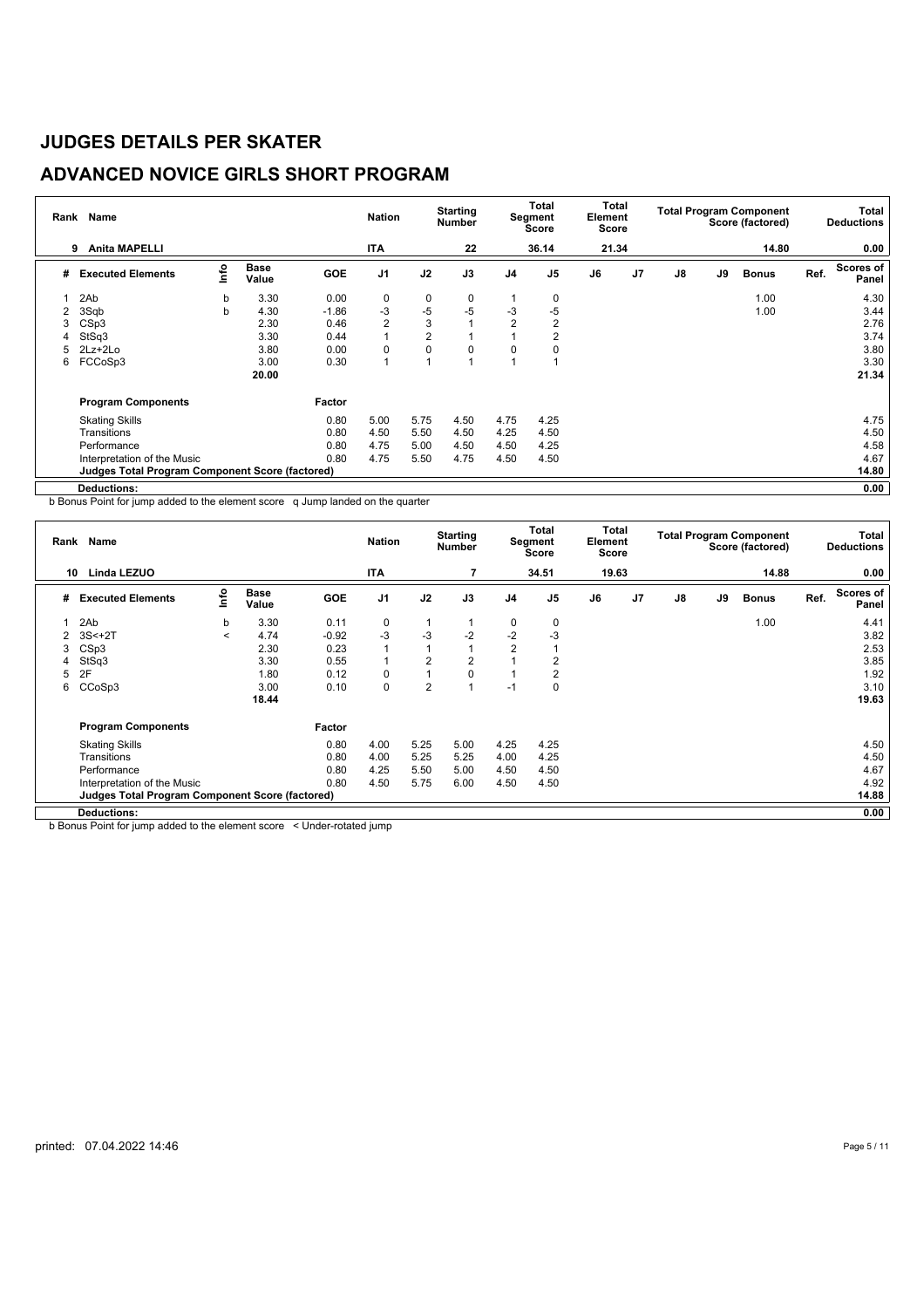## **ADVANCED NOVICE GIRLS SHORT PROGRAM**

|    | Rank Name                                       |         |                      |                | <b>Nation</b>  |                | <b>Starting</b><br><b>Number</b> |                | Total<br>Segment<br>Score | Element<br>Score | Total          |    |    | <b>Total Program Component</b><br>Score (factored) |      | Total<br><b>Deductions</b> |
|----|-------------------------------------------------|---------|----------------------|----------------|----------------|----------------|----------------------------------|----------------|---------------------------|------------------|----------------|----|----|----------------------------------------------------|------|----------------------------|
| 11 | <b>Giulia OTTONELLI</b>                         |         |                      |                | <b>ITA</b>     |                | 18                               |                | 34.22                     | 19.12            |                |    |    | 15.60                                              |      | $-0.50$                    |
| #  | <b>Executed Elements</b>                        | ۴ů      | <b>Base</b><br>Value | <b>GOE</b>     | J <sub>1</sub> | J2             | J3                               | J <sub>4</sub> | J <sub>5</sub>            | J6               | J <sub>7</sub> | J8 | J9 | <b>Bonus</b>                                       | Ref. | <b>Scores of</b><br>Panel  |
|    | $2F+2Lo$                                        |         | 3.50                 | 0.00           | 0              | 0              | 0                                | 0              | 0                         |                  |                |    |    |                                                    |      | 3.50                       |
| 2  | 3T<                                             | $\prec$ | 3.36                 | $-1.68$        | $-5$           | $-5$           | $-5$                             | -5             | $-5$                      |                  |                |    |    |                                                    |      | 1.68                       |
| 3  | SSp3                                            |         | 2.10                 | 0.42           | $\overline{2}$ | $\overline{2}$ | $\mathbf 0$                      | $\overline{2}$ | 3                         |                  |                |    |    |                                                    |      | 2.52                       |
| 4  | 2Aqb                                            | b       | 3.30                 | $-0.33$        | $-1$           | $-2$           | $-1$                             | $-1$           | $-1$                      |                  |                |    |    | 1.00                                               |      | 3.97                       |
| 5  | StSq3                                           |         | 3.30                 | 0.55           | 2              | 1              | $\overline{2}$                   |                | 3                         |                  |                |    |    |                                                    |      | 3.85                       |
| 6  | CCoSp3                                          |         | 3.00                 | 0.60           | $\overline{2}$ | $\overline{2}$ | $\overline{2}$                   | $\overline{2}$ |                           |                  |                |    |    |                                                    |      | 3.60                       |
|    |                                                 |         | 18.56                |                |                |                |                                  |                |                           |                  |                |    |    |                                                    |      | 19.12                      |
|    | <b>Program Components</b>                       |         |                      | Factor         |                |                |                                  |                |                           |                  |                |    |    |                                                    |      |                            |
|    | <b>Skating Skills</b>                           |         |                      | 0.80           | 4.75           | 5.00           | 5.00                             | 4.75           | 4.25                      |                  |                |    |    |                                                    |      | 4.83                       |
|    | Transitions                                     |         |                      | 0.80           | 4.75           | 4.75           | 5.00                             | 4.50           | 4.00                      |                  |                |    |    |                                                    |      | 4.67                       |
|    | Performance                                     |         |                      | 0.80           | 5.00           | 5.50           | 4.75                             | 4.75           | 4.00                      |                  |                |    |    |                                                    |      | 4.83                       |
|    | Interpretation of the Music                     |         |                      | 0.80           | 5.25           | 5.75           | 5.25                             | 5.00           | 4.25                      |                  |                |    |    |                                                    |      | 5.17                       |
|    | Judges Total Program Component Score (factored) |         |                      |                |                |                |                                  |                |                           |                  |                |    |    |                                                    |      | 15.60                      |
|    | Falls<br><b>Deductions:</b>                     |         |                      | $-0.50$<br>(1) |                |                |                                  |                |                           |                  |                |    |    |                                                    |      | $-0.50$                    |

< Under-rotated jump q Jump landed on the quarter b Bonus Point for jump added to the element score

| Rank | Name                                                   |                       |                      |                | <b>Nation</b>  |                | <b>Starting</b><br>Number |                | Total<br>Segment<br><b>Score</b> | Element<br>Score | Total          |               |    | <b>Total Program Component</b><br>Score (factored) |      | Total<br><b>Deductions</b> |
|------|--------------------------------------------------------|-----------------------|----------------------|----------------|----------------|----------------|---------------------------|----------------|----------------------------------|------------------|----------------|---------------|----|----------------------------------------------------|------|----------------------------|
| 12   | <b>Beatrice SOLDATI</b>                                |                       |                      |                | <b>ITA</b>     |                | 15                        |                | 33.43                            | 19.07            |                |               |    | 14.86                                              |      | $-0.50$                    |
| #    | <b>Executed Elements</b>                               | ١nf٥                  | <b>Base</b><br>Value | <b>GOE</b>     | J <sub>1</sub> | J2             | J3                        | J <sub>4</sub> | J <sub>5</sub>                   | J6               | J <sub>7</sub> | $\mathsf{J}8$ | J9 | <b>Bonus</b>                                       | Ref. | Scores of<br>Panel         |
|      | 3Lz!qb                                                 |                       | 5.90                 | $-1.18$        | $-2$           | -3             | $-1$                      | $-1$           | $-4$                             |                  |                |               |    | 1.00                                               |      | 5.72                       |
|      | 3Lo<+COMBO                                             | $\tilde{\phantom{0}}$ | 3.92                 | $-1.96$        | $-5$           | $-5$           | $-5$                      | -5             | $-5$                             |                  |                |               |    |                                                    |      | 1.96                       |
| 3    | CCoSp3                                                 |                       | 3.00                 | 0.40           |                | $\overline{2}$ | $\overline{2}$            | $-1$           |                                  |                  |                |               |    |                                                    |      | 3.40                       |
|      | 2A<                                                    | $\tilde{\phantom{0}}$ | 2.64                 | $-1.32$        | $-5$           | $-5$           | $-5$                      | -5             | $-5$                             |                  |                |               |    |                                                    |      | 1.32                       |
| 5    | StSq3                                                  |                       | 3.30                 | 0.33           |                |                |                           | 0              |                                  |                  |                |               |    |                                                    |      | 3.63                       |
| 6    | LSp3                                                   |                       | 2.40                 | 0.64           |                | 4              | $\overline{2}$            | 4              | $\overline{2}$                   |                  |                |               |    |                                                    |      | 3.04                       |
|      |                                                        |                       | 21.16                |                |                |                |                           |                |                                  |                  |                |               |    |                                                    |      | 19.07                      |
|      | <b>Program Components</b>                              |                       |                      | Factor         |                |                |                           |                |                                  |                  |                |               |    |                                                    |      |                            |
|      | <b>Skating Skills</b>                                  |                       |                      | 0.80           | 4.50           | 4.75           | 4.75                      | 4.50           | 4.00                             |                  |                |               |    |                                                    |      | 4.58                       |
|      | Transitions                                            |                       |                      | 0.80           | 4.75           | 4.50           | 4.75                      | 4.25           | 4.00                             |                  |                |               |    |                                                    |      | 4.50                       |
|      | Performance                                            |                       |                      | 0.80           | 4.75           | 5.50           | 4.50                      | 4.50           | 4.00                             |                  |                |               |    |                                                    |      | 4.58                       |
|      | Interpretation of the Music                            |                       |                      | 0.80           | 5.00           | 5.75           | 5.00                      | 4.75           | 4.25                             |                  |                |               |    |                                                    |      | 4.92                       |
|      | <b>Judges Total Program Component Score (factored)</b> |                       |                      |                |                |                |                           |                |                                  |                  |                |               |    |                                                    |      | 14.86                      |
|      | Falls<br><b>Deductions:</b>                            |                       |                      | $-0.50$<br>(1) |                |                |                           |                |                                  |                  |                |               |    |                                                    |      | $-0.50$                    |

! Not clear edge q Jump landed on the quarter b Bonus Point for jump added to the element score < Under-rotated jump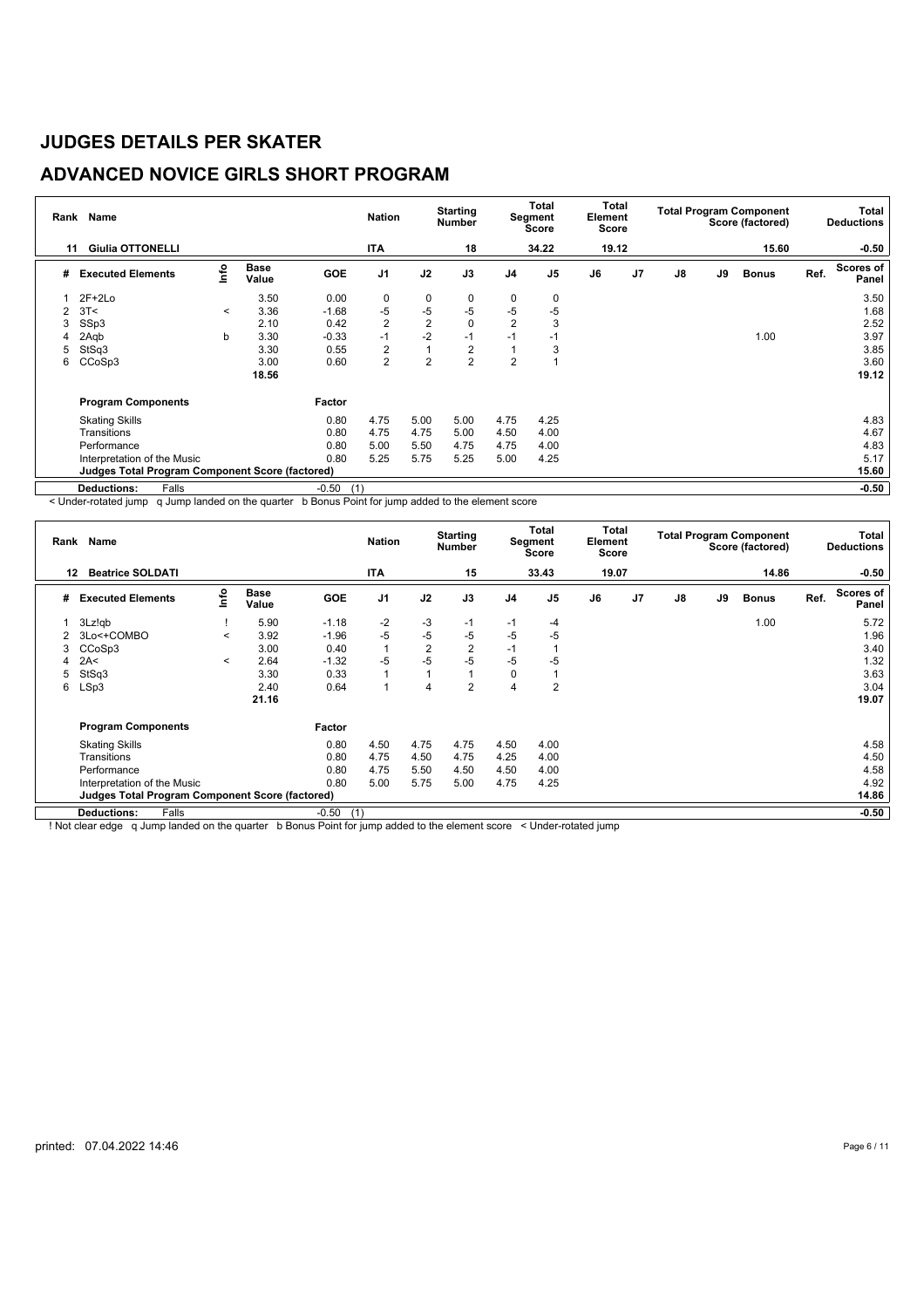## **ADVANCED NOVICE GIRLS SHORT PROGRAM**

| Rank | Name                                            |      |                      | <b>Nation</b> |                | <b>Starting</b><br><b>Number</b> |      | <b>Total</b><br>Segment<br>Score | Element<br>Score | Total |                |               | <b>Total Program Component</b><br>Score (factored) |              | Total<br><b>Deductions</b> |                    |
|------|-------------------------------------------------|------|----------------------|---------------|----------------|----------------------------------|------|----------------------------------|------------------|-------|----------------|---------------|----------------------------------------------------|--------------|----------------------------|--------------------|
| 13   | <b>Lisa CAPICOTTO</b>                           |      |                      |               | <b>ITA</b>     |                                  | 8    |                                  | 31.29            |       | 18.15          |               |                                                    | 13.14        |                            | 0.00               |
| #    | <b>Executed Elements</b>                        | info | <b>Base</b><br>Value | <b>GOE</b>    | J <sub>1</sub> | J2                               | J3   | J <sub>4</sub>                   | J <sub>5</sub>   | J6    | J <sub>7</sub> | $\mathsf{J}8$ | J9                                                 | <b>Bonus</b> | Ref.                       | Scores of<br>Panel |
|      | 2Ab                                             | b    | 3.30                 | $-0.11$       | $-1$           | 0                                | 0    | $\mathbf 0$                      | $-1$             |       |                |               |                                                    | 1.00         |                            | 4.19               |
|      | $2Lz!+2Lo$                                      |      | 3.80                 | $-0.28$       | $-1$           | $-1$                             | $-2$ | $-1$                             | $-2$             |       |                |               |                                                    |              |                            | 3.52               |
| 3    | CS <sub>p2</sub>                                |      | 1.80                 | 0.36          | 2              | $\overline{2}$                   |      | $\overline{2}$                   | $\overline{2}$   |       |                |               |                                                    |              |                            | 2.16               |
| 4    | StSq3                                           |      | 3.30                 | 0.00          | $-1$           |                                  | 0    |                                  |                  |       |                |               |                                                    |              |                            | 3.30               |
| 5    | 2F                                              |      | 1.80                 | 0.18          | 0              |                                  |      |                                  |                  |       |                |               |                                                    |              |                            | 1.98               |
| 6    | CCoSp3                                          |      | 3.00                 | 0.00          | 0              |                                  | 0    | $-1$                             | 0                |       |                |               |                                                    |              |                            | 3.00               |
|      |                                                 |      | 17.00                |               |                |                                  |      |                                  |                  |       |                |               |                                                    |              |                            | 18.15              |
|      | <b>Program Components</b>                       |      |                      | Factor        |                |                                  |      |                                  |                  |       |                |               |                                                    |              |                            |                    |
|      | <b>Skating Skills</b>                           |      |                      | 0.80          | 3.75           | 4.50                             | 4.25 | 3.75                             | 4.00             |       |                |               |                                                    |              |                            | 4.00               |
|      | Transitions                                     |      |                      | 0.80          | 4.00           | 4.50                             | 4.00 | 3.75                             | 4.00             |       |                |               |                                                    |              |                            | 4.00               |
|      | Performance                                     |      |                      | 0.80          | 3.75           | 4.75                             | 4.25 | 4.00                             | 4.25             |       |                |               |                                                    |              |                            | 4.17               |
|      | Interpretation of the Music                     |      |                      | 0.80          | 4.00           | 4.75                             | 4.50 | 4.00                             | 4.25             |       |                |               |                                                    |              |                            | 4.25               |
|      | Judges Total Program Component Score (factored) |      |                      |               |                |                                  |      |                                  |                  |       |                |               |                                                    |              |                            | 13.14              |
|      | <b>Deductions:</b>                              |      |                      |               |                |                                  |      |                                  |                  |       |                |               |                                                    |              |                            | 0.00               |

b Bonus Point for jump added to the element score ! Not clear edge

|    | Rank Name                                              |      | <b>Nation</b>        |                | <b>Starting</b><br><b>Number</b> |              | Total<br>Segment<br>Score | Element<br>Score | Total          |       |                | <b>Total Program Component</b><br>Score (factored) |    | Total<br><b>Deductions</b> |      |                           |
|----|--------------------------------------------------------|------|----------------------|----------------|----------------------------------|--------------|---------------------------|------------------|----------------|-------|----------------|----------------------------------------------------|----|----------------------------|------|---------------------------|
| 14 | <b>Felicitas FISCHER</b>                               |      |                      |                | SUI                              |              | 13                        |                  | 30.18          | 18.46 |                |                                                    |    | 12.22                      |      | $-0.50$                   |
| #  | <b>Executed Elements</b>                               | ١nf٥ | <b>Base</b><br>Value | <b>GOE</b>     | J <sub>1</sub>                   | J2           | J3                        | J <sub>4</sub>   | J <sub>5</sub> | J6    | J <sub>7</sub> | J8                                                 | J9 | <b>Bonus</b>               | Ref. | <b>Scores of</b><br>Panel |
|    | 3Lo                                                    |      | 4.90                 | $-2.29$        | -5                               | -5           | $-5$                      | -4               | -3             |       |                |                                                    |    |                            |      | 2.61                      |
| 2  | $3Sb+2T$                                               | b    | 5.60                 | $-1.43$        | $-3$                             | $-5$         | $-3$                      | $-2$             | $-4$           |       |                |                                                    |    | 1.00                       |      | 5.17                      |
| 3  | SSp2                                                   |      | 1.60                 | 0.00           | 0                                | $\mathbf 0$  | $-1$                      | 0                | 0              |       |                |                                                    |    |                            |      | 1.60                      |
|    | 2Ab                                                    | b    | 3.30                 | $-0.66$        | $-2$                             | $-2$         | $-2$                      | $-1$             | -3             |       |                |                                                    |    | 1.00                       |      | 3.64                      |
| 5  | StSq2                                                  |      | 2.60                 | $-0.26$        | $-2$                             | $-2$         | 0                         | $-1$             | 0              |       |                |                                                    |    |                            |      | 2.34                      |
| 6  | CCoSp3                                                 |      | 3.00                 | 0.10           | 0                                | $\mathbf{1}$ | 0                         | $\mathbf 0$      |                |       |                |                                                    |    |                            |      | 3.10                      |
|    |                                                        |      | 21.00                |                |                                  |              |                           |                  |                |       |                |                                                    |    |                            |      | 18.46                     |
|    | <b>Program Components</b>                              |      |                      | Factor         |                                  |              |                           |                  |                |       |                |                                                    |    |                            |      |                           |
|    | <b>Skating Skills</b>                                  |      |                      | 0.80           | 4.00                             | 4.00         | 4.50                      | 4.50             | 4.00           |       |                |                                                    |    |                            |      | 4.17                      |
|    | Transitions                                            |      |                      | 0.80           | 3.25                             | 3.00         | 4.00                      | 4.00             | 3.75           |       |                |                                                    |    |                            |      | 3.67                      |
|    | Performance                                            |      |                      | 0.80           | 3.50                             | 3.50         | 4.25                      | 3.75             | 3.75           |       |                |                                                    |    |                            |      | 3.67                      |
|    | Interpretation of the Music                            |      |                      | 0.80           | 3.50                             | 3.50         | 4.00                      | 4.00             | 3.75           |       |                |                                                    |    |                            |      | 3.75                      |
|    | <b>Judges Total Program Component Score (factored)</b> |      |                      |                |                                  |              |                           |                  |                |       |                |                                                    |    |                            |      | 12.22                     |
|    | Falls<br><b>Deductions:</b>                            |      |                      | $-0.50$<br>(1) |                                  |              |                           |                  |                |       |                |                                                    |    |                            |      | $-0.50$                   |

**b Bonus Point for jump added to the element score**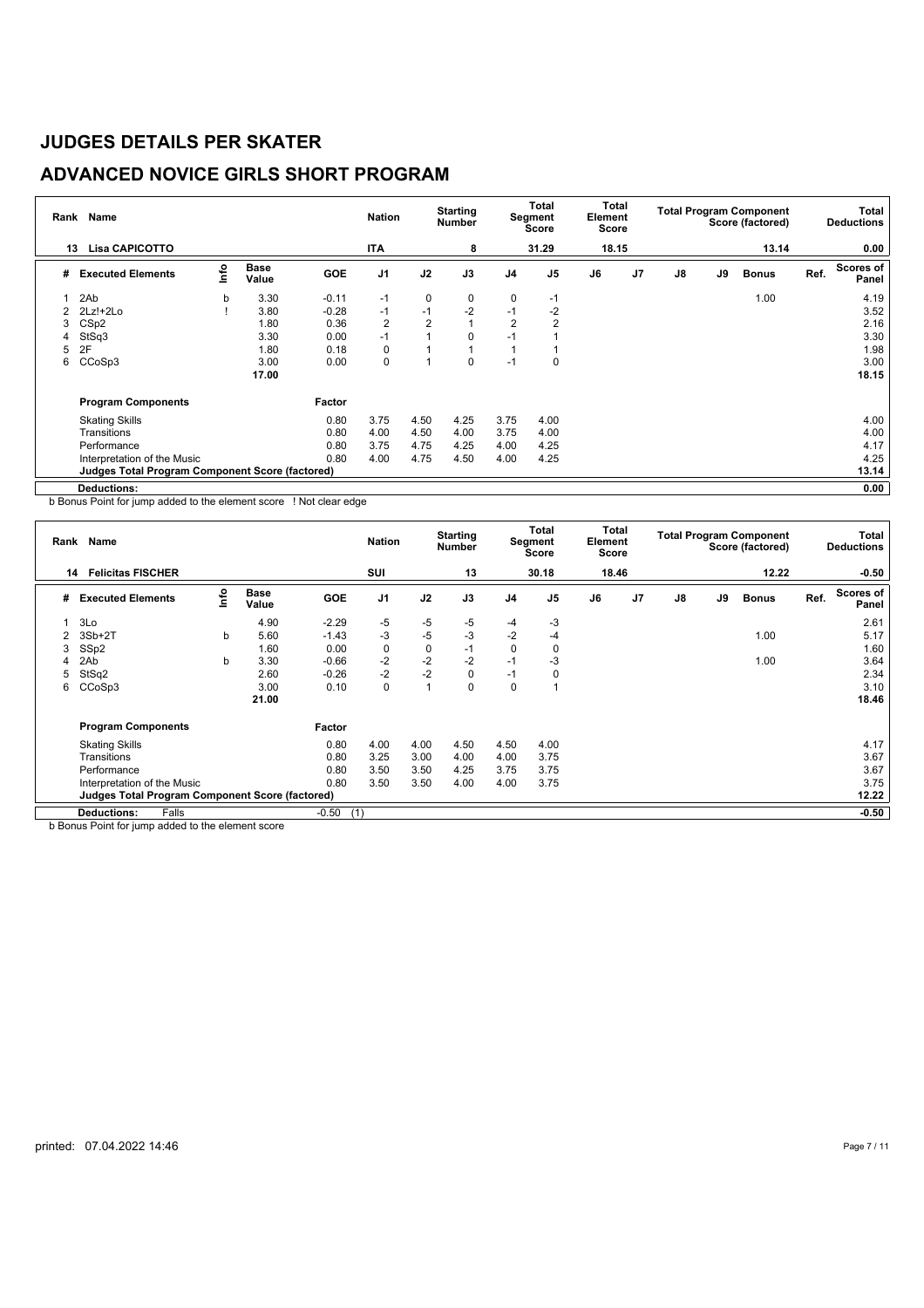## **ADVANCED NOVICE GIRLS SHORT PROGRAM**

|    | Rank Name                                              |      |                      |         | <b>Nation</b>  |                | <b>Starting</b><br><b>Number</b> |                | Total<br>Segment<br>Score | Element<br>Score | Total          |    |    | <b>Total Program Component</b><br>Score (factored) |      | Total<br><b>Deductions</b> |
|----|--------------------------------------------------------|------|----------------------|---------|----------------|----------------|----------------------------------|----------------|---------------------------|------------------|----------------|----|----|----------------------------------------------------|------|----------------------------|
| 15 | <b>Ekaterina COCIU</b>                                 |      |                      |         | <b>ITA</b>     |                | 12                               |                | 29.34                     | 15.98            |                |    |    | 13.86                                              |      | $-0.50$                    |
| #  | <b>Executed Elements</b>                               | lnfo | <b>Base</b><br>Value | GOE     | J <sub>1</sub> | J2             | J3                               | J <sub>4</sub> | J <sub>5</sub>            | J6               | J <sub>7</sub> | J8 | J9 | <b>Bonus</b>                                       | Ref. | Scores of<br>Panel         |
|    | 3S <                                                   | <<   | 1.30                 | $-0.65$ | -5             | -5             | $-5$                             | -5             | $-5$                      |                  |                |    |    |                                                    |      | 0.65                       |
| 2  | 2Ab                                                    | b    | 3.30                 | $-1.43$ | -4             | $-5$           | $-5$                             | $-4$           | $-4$                      |                  |                |    |    | 1.00                                               |      | 2.87                       |
| 3  | SSp3                                                   |      | 2.10                 | 0.21    | $\mathbf{1}$   |                | 0                                |                |                           |                  |                |    |    |                                                    |      | 2.31                       |
|    | $2F+2Lo$                                               |      | 3.50                 | 0.12    | 0              |                |                                  |                | -1                        |                  |                |    |    |                                                    |      | 3.62                       |
| 5  | StSq3                                                  |      | 3.30                 | 0.33    | 0              |                |                                  |                |                           |                  |                |    |    |                                                    |      | 3.63                       |
| 6  | CCoSp3                                                 |      | 3.00                 | $-0.10$ | 0              | $\overline{2}$ | $-1$                             | $-1$           | 0                         |                  |                |    |    |                                                    |      | 2.90                       |
|    |                                                        |      | 16.50                |         |                |                |                                  |                |                           |                  |                |    |    |                                                    |      | 15.98                      |
|    | <b>Program Components</b>                              |      |                      | Factor  |                |                |                                  |                |                           |                  |                |    |    |                                                    |      |                            |
|    | <b>Skating Skills</b>                                  |      |                      | 0.80    | 3.75           | 4.50           | 4.75                             | 4.50           | 4.25                      |                  |                |    |    |                                                    |      | 4.42                       |
|    | Transitions                                            |      |                      | 0.80    | 3.50           | 4.00           | 4.50                             | 4.25           | 4.00                      |                  |                |    |    |                                                    |      | 4.08                       |
|    | Performance                                            |      |                      | 0.80    | 3.75           | 4.75           | 4.50                             | 4.50           | 4.00                      |                  |                |    |    |                                                    |      | 4.33                       |
|    | Interpretation of the Music                            |      |                      | 0.80    | 4.00           | 5.00           | 4.75                             | 4.75           | 4.00                      |                  |                |    |    |                                                    |      | 4.50                       |
|    | <b>Judges Total Program Component Score (factored)</b> |      |                      |         |                |                |                                  |                |                           |                  |                |    |    |                                                    |      | 13.86                      |
|    | <b>Deductions:</b><br>Falls                            |      |                      | $-0.50$ | (1)            |                |                                  |                |                           |                  |                |    |    |                                                    |      | $-0.50$                    |

<< Downgraded jump b Bonus Point for jump added to the element score

|    | Rank Name                                              |      | <b>Nation</b>        |                | <b>Starting</b><br><b>Number</b> |      | Total<br>Segment<br>Score | Total<br>Element<br>Score |                |       |                | <b>Total Program Component</b><br>Score (factored) |    | Total<br><b>Deductions</b> |      |                           |
|----|--------------------------------------------------------|------|----------------------|----------------|----------------------------------|------|---------------------------|---------------------------|----------------|-------|----------------|----------------------------------------------------|----|----------------------------|------|---------------------------|
| 16 | <b>Jayana TISCHLER</b>                                 |      |                      |                | SUI                              |      | 14                        |                           | 24.63          | 12.67 |                |                                                    |    | 12.46                      |      | $-0.50$                   |
| #  | <b>Executed Elements</b>                               | lnfo | <b>Base</b><br>Value | <b>GOE</b>     | J <sub>1</sub>                   | J2   | J3                        | J <sub>4</sub>            | J <sub>5</sub> | J6    | J <sub>7</sub> | J8                                                 | J9 | <b>Bonus</b>               | Ref. | <b>Scores of</b><br>Panel |
|    | 3T <sub>b</sub>                                        | b    | 4.20                 | 0.14           | 0                                | 1    |                           | 0                         | 0              |       |                |                                                    |    | 1.00                       |      | 5.34                      |
|    | 2S<<+COMBO                                             | <<   | 0.40                 | $-0.20$        | -5                               | $-5$ | $-5$                      | $-5$                      | $-5$           |       |                |                                                    |    |                            |      | 0.20                      |
| 3  | CCoSp2V                                                |      | 1.88                 | $-0.94$        | $-5$                             | $-4$ | $-5$                      | $-5$                      | $-5$           |       |                |                                                    |    |                            |      | 0.94                      |
| 4  | 2Ab                                                    | b    | 3.30                 | $-1.21$        | $-3$                             | $-4$ | $-4$                      | $-4$                      | -3             |       |                |                                                    |    | 1.00                       |      | 3.09                      |
| 5  | LSp1                                                   |      | 1.50                 | $-0.20$        | $-1$                             | 1    | $-4$                      | $-3$                      | $\mathbf 0$    |       |                |                                                    |    |                            |      | 1.30                      |
| 6  | StSq1                                                  |      | 1.80                 | 0.00           | $-1$                             | 4    |                           | $-1$                      | $\mathbf 0$    |       |                |                                                    |    |                            |      | 1.80                      |
|    |                                                        |      | 13.08                |                |                                  |      |                           |                           |                |       |                |                                                    |    |                            |      | 12.67                     |
|    | <b>Program Components</b>                              |      |                      | Factor         |                                  |      |                           |                           |                |       |                |                                                    |    |                            |      |                           |
|    | <b>Skating Skills</b>                                  |      |                      | 0.80           | 3.75                             | 4.75 | 4.25                      | 4.00                      | 4.00           |       |                |                                                    |    |                            |      | 4.08                      |
|    | Transitions                                            |      |                      | 0.80           | 3.75                             | 4.25 | 3.75                      | 3.75                      | 3.75           |       |                |                                                    |    |                            |      | 3.75                      |
|    | Performance                                            |      |                      | 0.80           | 3.25                             | 4.25 | 3.75                      | 3.75                      | 3.75           |       |                |                                                    |    |                            |      | 3.75                      |
|    | Interpretation of the Music                            |      |                      | 0.80           | 3.50                             | 4.25 | 4.25                      | 4.00                      | 3.75           |       |                |                                                    |    |                            |      | 4.00                      |
|    | <b>Judges Total Program Component Score (factored)</b> |      |                      |                |                                  |      |                           |                           |                |       |                |                                                    |    |                            |      | 12.46                     |
|    | Falls<br><b>Deductions:</b>                            |      |                      | $-0.50$<br>(1) |                                  |      |                           |                           |                |       |                |                                                    |    |                            |      | $-0.50$                   |

b Bonus Point for jump added to the element score << Downgraded jump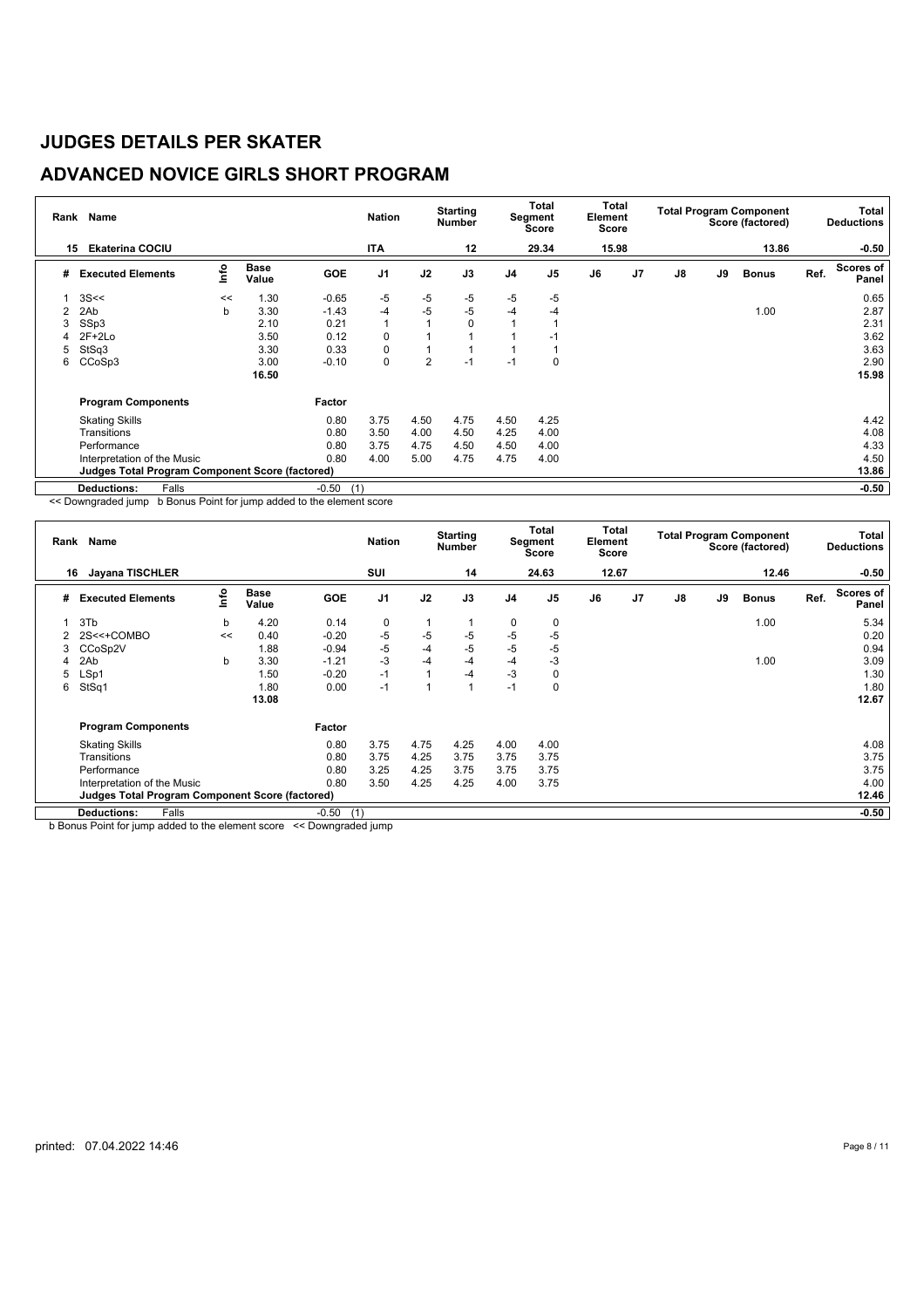## **ADVANCED NOVICE GIRLS SHORT PROGRAM**

|    | Rank Name                                              |      |                      |         | <b>Nation</b>  |             | <b>Starting</b><br><b>Number</b> |                | <b>Total</b><br>Segment<br>Score | Element<br>Score | Total          |    |    | <b>Total Program Component</b><br>Score (factored) |      | Total<br><b>Deductions</b> |
|----|--------------------------------------------------------|------|----------------------|---------|----------------|-------------|----------------------------------|----------------|----------------------------------|------------------|----------------|----|----|----------------------------------------------------|------|----------------------------|
| 17 | <b>Andrea PAZOS</b>                                    |      |                      |         | <b>AND</b>     |             | 5                                |                | 24.16                            |                  | 12.34          |    |    | 11.82                                              |      | 0.00                       |
| #  | <b>Executed Elements</b>                               | lnfo | <b>Base</b><br>Value | GOE     | J <sub>1</sub> | J2          | J3                               | J <sub>4</sub> | J <sub>5</sub>                   | J6               | J <sub>7</sub> | J8 | J9 |                                                    | Ref. | Scores of<br>Panel         |
|    | $2Lz+2T$                                               |      | 3.40                 | $-0.14$ | -1             | 0           | $-2$                             | $-1$           | $\mathbf 0$                      |                  |                |    |    |                                                    |      | 3.26                       |
|    | 2F                                                     |      | 1.80                 | 0.00    | $\mathbf 0$    | $\mathbf 0$ | 0                                |                | 0                                |                  |                |    |    |                                                    |      | 1.80                       |
| 3  | CCoSp3                                                 |      | 3.00                 | $-0.30$ | $-1$           | $-1$        | 0                                | -3             | $-1$                             |                  |                |    |    |                                                    |      | 2.70                       |
|    | StSq2                                                  |      | 2.60                 | $-0.17$ | $-1$           | $-1$        | 0                                | $-1$           | 0                                |                  |                |    |    |                                                    |      | 2.43                       |
| 5  | 1A                                                     |      | 1.10                 | $-0.07$ | $\mathbf 0$    | $-2$        | $-1$                             | $-1$           | 0                                |                  |                |    |    |                                                    |      | 1.03                       |
| 6  | SS <sub>p2</sub>                                       |      | 1.60                 | $-0.48$ | $-2$           | $-3$        | $-3$                             | -3             | $-3$                             |                  |                |    |    |                                                    |      | 1.12                       |
|    |                                                        |      | 13.50                |         |                |             |                                  |                |                                  |                  |                |    |    |                                                    |      | 12.34                      |
|    | <b>Program Components</b>                              |      |                      | Factor  |                |             |                                  |                |                                  |                  |                |    |    |                                                    |      |                            |
|    | <b>Skating Skills</b>                                  |      |                      | 0.80    | 3.75           | 3.75        | 3.50                             | 3.50           | 4.00                             |                  |                |    |    |                                                    |      | 3.67                       |
|    | Transitions                                            |      |                      | 0.80    | 4.00           | 3.75        | 3.50                             | 3.25           | 3.75                             |                  |                |    |    |                                                    |      | 3.67                       |
|    | Performance                                            |      |                      | 0.80    | 3.75           | 4.00        | 3.50                             | 3.50           | 3.75                             |                  |                |    |    |                                                    |      | 3.67                       |
|    | Interpretation of the Music                            |      |                      | 0.80    | 4.00           | 4.00        | 3.50                             | 3.25           | 3.75                             |                  |                |    |    |                                                    |      | 3.75                       |
|    | <b>Judges Total Program Component Score (factored)</b> |      |                      |         |                |             |                                  |                |                                  |                  |                |    |    |                                                    |      | 11.82                      |
|    | Deductions:                                            |      |                      |         |                |             |                                  |                |                                  |                  |                |    |    |                                                    |      | 0.00                       |

| Rank | Name<br><b>Haley-Rae THOMSON</b><br>18                 |      |                      |            | <b>Nation</b>  |           | <b>Starting</b><br>Number |      | Total<br>Segment<br>Score | Element<br><b>Score</b> | Total          |               |    | <b>Total Program Component</b><br>Score (factored) |      | Total<br><b>Deductions</b> |
|------|--------------------------------------------------------|------|----------------------|------------|----------------|-----------|---------------------------|------|---------------------------|-------------------------|----------------|---------------|----|----------------------------------------------------|------|----------------------------|
|      |                                                        |      |                      |            | <b>RSA</b>     |           | 24                        |      | 23.79                     |                         | 11.53          |               |    | 12.26                                              |      | 0.00                       |
| #    | <b>Executed Elements</b>                               | Info | <b>Base</b><br>Value | <b>GOE</b> | J <sub>1</sub> | J2        | J3                        | J4   | J <sub>5</sub>            | J6                      | J <sub>7</sub> | $\mathsf{J}8$ | J9 |                                                    | Ref. | Scores of<br>Panel         |
|      | 2A<<                                                   | <<   | 1.10                 | $-0.55$    | $-5$           | -5        | -5                        | -4   | $-5$                      |                         |                |               |    |                                                    |      | 0.55                       |
|      | 2 CCoSp3                                               |      | 3.00                 | $-0.30$    | $-1$           | 0         | $-1$                      | $-2$ | $-1$                      |                         |                |               |    |                                                    |      | 2.70                       |
| 3    | $2F+2T$                                                |      | 3.10                 | 0.06       | 0              |           | 0                         | 0    |                           |                         |                |               |    |                                                    |      | 3.16                       |
| 4    | 2Lzeg                                                  | e    | 1.68                 | $-0.67$    | $-5$           | $-5$      | $-3$                      | $-3$ | -4                        |                         |                |               |    |                                                    |      | 1.01                       |
| 5    | StSq2                                                  |      | 2.60                 | $-0.09$    | $-2$           | $\pmb{0}$ | $\pmb{0}$                 | 0    | $-1$                      |                         |                |               |    |                                                    |      | 2.51                       |
| 6    | SSp2                                                   |      | 1.60                 | 0.00       |                | 0         | 0                         | $-1$ | $\mathbf 0$               |                         |                |               |    |                                                    |      | 1.60                       |
|      |                                                        |      | 13.08                |            |                |           |                           |      |                           |                         |                |               |    |                                                    |      | 11.53                      |
|      | <b>Program Components</b>                              |      |                      | Factor     |                |           |                           |      |                           |                         |                |               |    |                                                    |      |                            |
|      | <b>Skating Skills</b>                                  |      |                      | 0.80       | 3.50           | 4.25      | 3.75                      | 3.75 | 4.00                      |                         |                |               |    |                                                    |      | 3.83                       |
|      | Transitions                                            |      |                      | 0.80       | 3.50           | 3.75      | 4.00                      | 3.50 | 3.75                      |                         |                |               |    |                                                    |      | 3.67                       |
|      | Performance                                            |      |                      | 0.80       | 3.75           | 4.50      | 4.00                      | 4.00 | 4.00                      |                         |                |               |    |                                                    |      | 4.00                       |
|      | Interpretation of the Music                            |      |                      | 0.80       | 4.00           | 4.50      | 3.50                      | 3.75 | 3.75                      |                         |                |               |    |                                                    |      | 3.83                       |
|      | <b>Judges Total Program Component Score (factored)</b> |      |                      |            |                |           |                           |      |                           |                         |                |               |    |                                                    |      | 12.26                      |
|      | <b>Deductions:</b>                                     |      |                      |            |                |           |                           |      |                           |                         |                |               |    |                                                    |      | 0.00                       |

<< Downgraded jump e Wrong edge q Jump landed on the quarter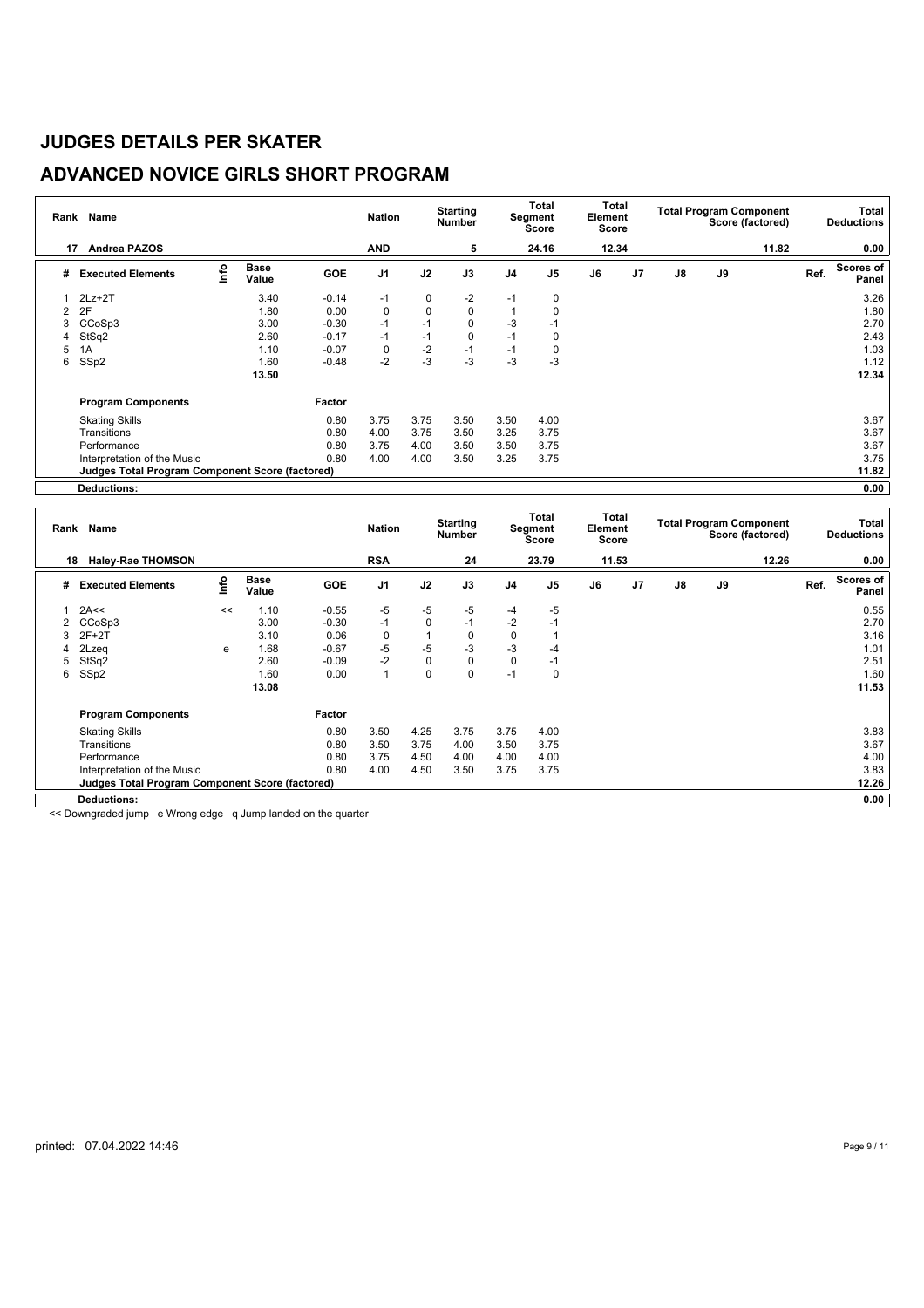## **ADVANCED NOVICE GIRLS SHORT PROGRAM**

|    | Rank Name                                              |                                  |                      |            | <b>Nation</b>  |             | <b>Starting</b><br><b>Number</b> |                | Total<br>Segment<br>Score | <b>Total</b><br>Element<br><b>Score</b> |                |               |    | <b>Total Program Component</b><br>Score (factored) |      | Total<br><b>Deductions</b> |
|----|--------------------------------------------------------|----------------------------------|----------------------|------------|----------------|-------------|----------------------------------|----------------|---------------------------|-----------------------------------------|----------------|---------------|----|----------------------------------------------------|------|----------------------------|
| 19 | <b>Alisah REITERER</b>                                 |                                  |                      |            | <b>AUT</b>     |             | 16                               |                | 23.39                     |                                         | 12.83          |               |    | 11.06                                              |      | $-0.50$                    |
| #  | <b>Executed Elements</b>                               | $\mathop{\mathsf{Irr}}\nolimits$ | <b>Base</b><br>Value | <b>GOE</b> | J <sub>1</sub> | J2          | J3                               | J <sub>4</sub> | J <sub>5</sub>            | J6                                      | J <sub>7</sub> | $\mathsf{J}8$ | J9 |                                                    | Ref. | Scores of<br>Panel         |
|    | 2F                                                     |                                  | 1.80                 | $-0.30$    | $-1$           | $-1$        | $-2$                             | $-2$           | $-2$                      |                                         |                |               |    |                                                    |      | 1.50                       |
| 2  | SSp3                                                   |                                  | 2.10                 | $-0.14$    | 0              | $\mathbf 0$ | $-2$                             | $-2$           |                           |                                         |                |               |    |                                                    |      | 1.96                       |
| 3  | 2A                                                     |                                  | 3.30                 | $-1.65$    | -5             | $-5$        | $-5$                             | $-5$           | $-5$                      |                                         |                |               |    |                                                    |      | 1.65                       |
| 4  | StSq2                                                  |                                  | 2.60                 | $-0.35$    | $-3$           | $-1$        | $-2$                             | $-1$           | $-1$                      |                                         |                |               |    |                                                    |      | 2.25                       |
| 5  | $2Lz+2T$                                               |                                  | 3.40                 | $-0.35$    | $-1$           | $-1$        | $-3$                             | $-2$           | $-2$                      |                                         |                |               |    |                                                    |      | 3.05                       |
| 6  | CCoSp2                                                 |                                  | 2.50                 | $-0.08$    | 0              | $-1$        | 0                                | 0              | $-1$                      |                                         |                |               |    |                                                    |      | 2.42                       |
|    |                                                        |                                  | 15.70                |            |                |             |                                  |                |                           |                                         |                |               |    |                                                    |      | 12.83                      |
|    | <b>Program Components</b>                              |                                  |                      | Factor     |                |             |                                  |                |                           |                                         |                |               |    |                                                    |      |                            |
|    | <b>Skating Skills</b>                                  |                                  |                      | 0.80       | 3.50           | 3.75        | 4.00                             | 4.00           | 3.75                      |                                         |                |               |    |                                                    |      | 3.83                       |
|    | Transitions                                            |                                  |                      | 0.80       | 3.25           | 3.25        | 3.25                             | 3.75           | 3.25                      |                                         |                |               |    |                                                    |      | 3.25                       |
|    | Performance                                            |                                  |                      | 0.80       | 3.25           | 3.50        | 3.00                             | 4.00           | 3.25                      |                                         |                |               |    |                                                    |      | 3.33                       |
|    | Interpretation of the Music                            |                                  |                      | 0.80       | 3.25           | 3.50        | 3.00                             | 3.75           | 3.50                      |                                         |                |               |    |                                                    |      | 3.42                       |
|    | <b>Judges Total Program Component Score (factored)</b> |                                  |                      |            |                |             |                                  |                |                           |                                         |                |               |    |                                                    |      | 11.06                      |
|    | Falls<br><b>Deductions:</b>                            |                                  |                      | $-0.50$    | (1)            |             |                                  |                |                           |                                         |                |               |    |                                                    |      | $-0.50$                    |

| Rank | Name<br>Ainara ZAZO                                    |         |                      |         | <b>Nation</b>  |             | <b>Starting</b><br><b>Number</b> |      | Total<br>Segment<br>Score | Element<br>Score | Total |               |    | <b>Total Program Component</b><br>Score (factored) |      | Total<br><b>Deductions</b> |
|------|--------------------------------------------------------|---------|----------------------|---------|----------------|-------------|----------------------------------|------|---------------------------|------------------|-------|---------------|----|----------------------------------------------------|------|----------------------------|
| 20   |                                                        |         |                      |         | <b>AND</b>     |             | 26                               |      | 21.24                     |                  | 10.50 |               |    | 10.74                                              |      | 0.00                       |
| #    | <b>Executed Elements</b>                               | ١nfo    | <b>Base</b><br>Value | GOE     | J <sub>1</sub> | J2          | J3                               | J4   | J <sub>5</sub>            | J6               | J7    | $\mathsf{J}8$ | J9 |                                                    | Ref. | Scores of<br>Panel         |
|      | $2F+2T2$                                               | $\prec$ | 2.84                 | $-0.90$ | -5             | -5          | $-5$                             | -5   | $-5$                      |                  |       |               |    |                                                    |      | 1.94                       |
|      | 2Lo                                                    |         | 1.70                 | 0.00    | $-1$           | $\mathbf 0$ | $\mathbf 0$                      | 0    | 0                         |                  |       |               |    |                                                    |      | 1.70                       |
|      | CCoSp2                                                 |         | 2.50                 | 0.00    | 0              | 0           | $\mathbf 0$                      | $-2$ |                           |                  |       |               |    |                                                    |      | 2.50                       |
|      | StSq1                                                  |         | 1.80                 | $-0.06$ | $-2$           | $-1$        | $\mathbf 0$                      | 0    | 0                         |                  |       |               |    |                                                    |      | 1.74                       |
| 5    | 1A                                                     |         | 1.10                 | $-0.44$ | -4             | $-4$        | $-5$                             | -4   | -4                        |                  |       |               |    |                                                    |      | 0.66                       |
| 6    | SSp3                                                   |         | 2.10                 | $-0.14$ | $\Omega$       | 0           | $-1$                             | $-1$ | $-2$                      |                  |       |               |    |                                                    |      | 1.96                       |
|      |                                                        |         | 12.04                |         |                |             |                                  |      |                           |                  |       |               |    |                                                    |      | 10.50                      |
|      | <b>Program Components</b>                              |         |                      | Factor  |                |             |                                  |      |                           |                  |       |               |    |                                                    |      |                            |
|      | <b>Skating Skills</b>                                  |         |                      | 0.80    | 3.00           | 2.75        | 3.50                             | 3.75 | 3.75                      |                  |       |               |    |                                                    |      | 3.42                       |
|      | Transitions                                            |         |                      | 0.80    | 3.00           | 2.75        | 3.75                             | 3.50 | 3.25                      |                  |       |               |    |                                                    |      | 3.25                       |
|      | Performance                                            |         |                      | 0.80    | 3.25           | 3.00        | 3.50                             | 3.75 | 3.25                      |                  |       |               |    |                                                    |      | 3.33                       |
|      | Interpretation of the Music                            |         |                      | 0.80    | 3.50           | 3.00        | 3.50                             | 3.75 | 3.25                      |                  |       |               |    |                                                    |      | 3.42                       |
|      | <b>Judges Total Program Component Score (factored)</b> |         |                      |         |                |             |                                  |      |                           |                  |       |               |    |                                                    |      | 10.74                      |
|      | <b>Deductions:</b>                                     |         |                      |         |                |             |                                  |      |                           |                  |       |               |    |                                                    |      | 0.00                       |

< Under-rotated jump